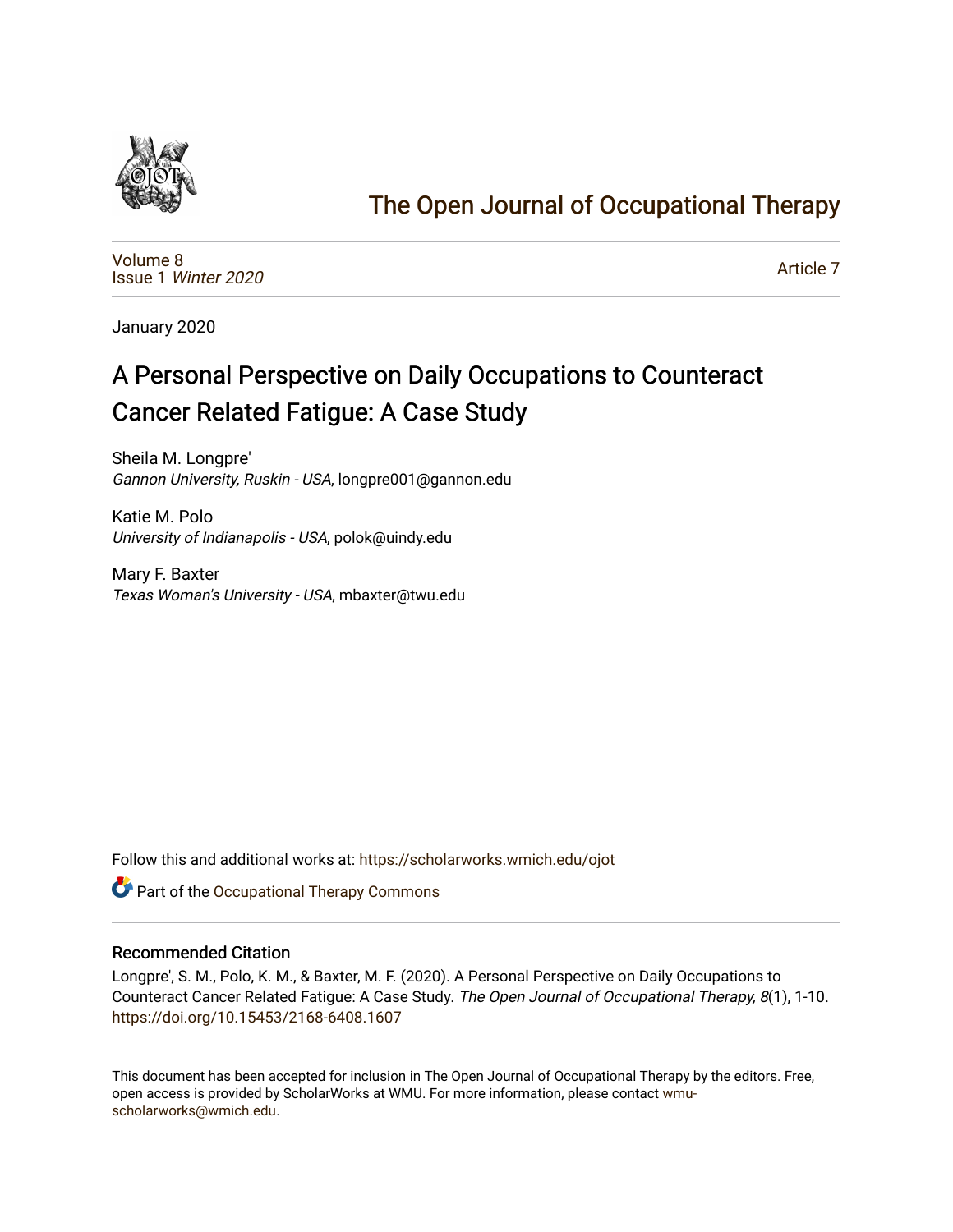## A Personal Perspective on Daily Occupations to Counteract Cancer Related Fatigue: A Case Study

## **Abstract**

Background: This case study aimed to identify and describe meaningful physical occupations used by a cancer survivor to increase or maintain levels of participation during active chemotherapy and subsequent cancer related fatigue.

Method: A case study approach was used to develop an in-depth description and analysis based on one participant's experience with breast cancer and associated treatments. A semi-structured interview was conducted. The data were analyzed through description of the case, categories, and themes. It also included categorical aggregation in efforts to seek a collection of instances from the data to explore any issue-relevant meanings.

Results: Following data analysis, one overarching theme, return to normalcy, was identified with three subthemes: (a) prioritization of meaningful activities, (b) modifications to activities or routines, (c) lack of referral for immediate needs.

Conclusion: Personal knowledge of occupational therapy practice provided support for enhancing engagement in daily meaningful occupations. Lessons learned from this experience could be applied to clients experiencing cancer related side effects to improve engagement in daily occupations.

### **Comments**

The authors report that they have no conflicts of interest to disclose.

## Keywords

oncology, engagement, meaningful activities, occupational performance, case study

## Credentials Display

Sheila M. Longpré, PhD, MOT, OTR/L; Katie M. Polo, DHS, OTR, CLT-LANA; Mary Frances Baxter, PhD, OT, FAOTA

Copyright transfer agreements are not obtained by The Open Journal of Occupational Therapy (OJOT). Reprint permission for this Applied Research should be obtained from the corresponding author(s). Click [here](https://scholarworks.wmich.edu/ojot/policies.html#rights) to view our open access statement regarding user rights and distribution of this Applied Research.

DOI: 10.15453/2168-6408.1607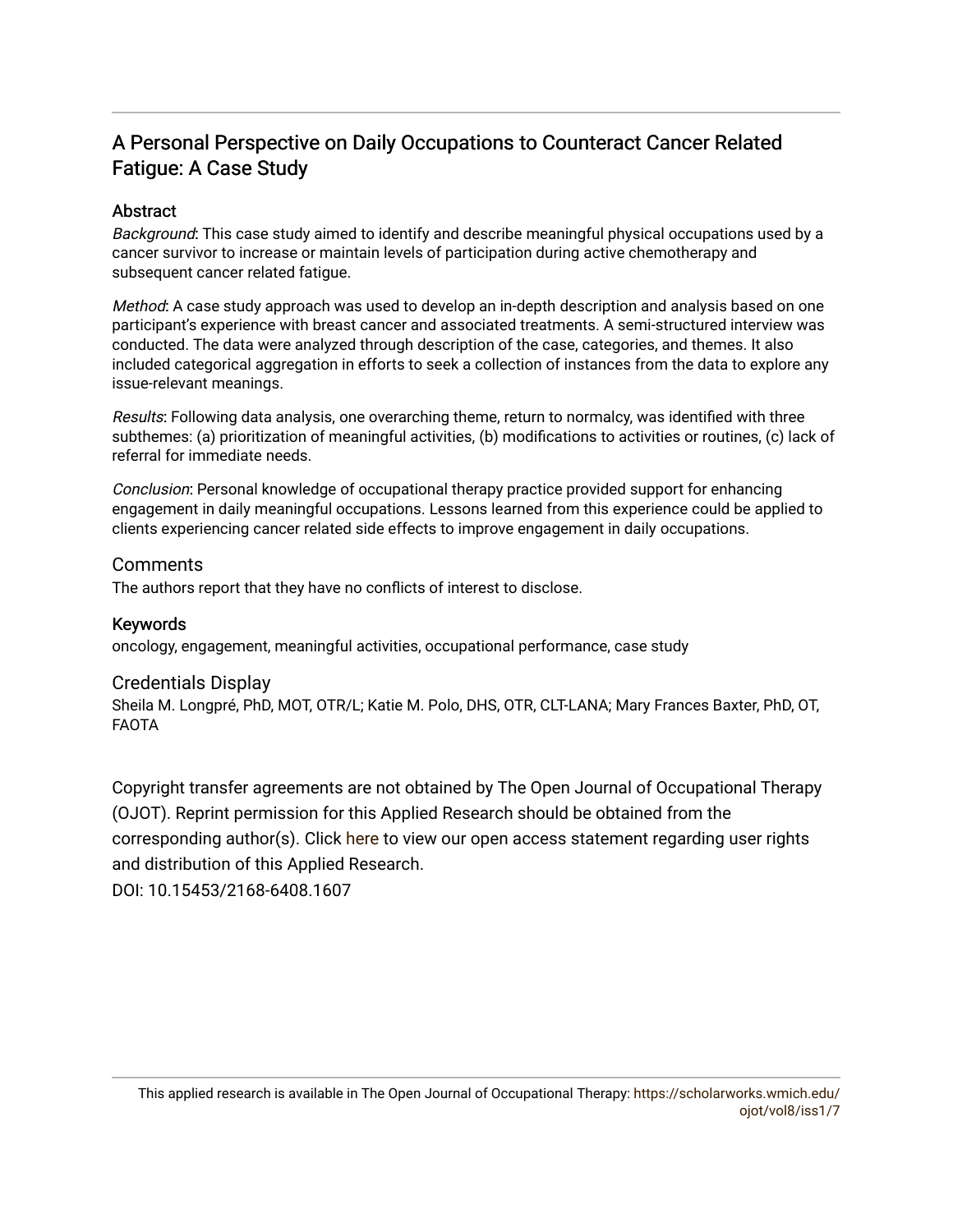Cancer, its symptoms, and the subsequent side effects of treatments create multiple physical and psychological challenges that can have devastating effects on a person's everyday life (Burg et al., 2015; National Comprehensive Cancer Network [NCCN], 2015; Pergolotti, Cutchin, & Muss, 2015). Many patients with cancer report changes in their physical activities, such as self-care and engagement in work and leisure, during cancer treatment and in its aftermath (Fleischer & Howell, 2017; Pergolotti, Deal, Lavery, Reeve, & Muss, 2015). Research provides support that physical activity helps patients to overcome cancer-related fatigue (CRF) (Buffart et al., 2017; Fuller, Hartland, Maloney, & Davison, 2018; Hunter, Gibson, Arbesman, & D'Amico, 2017; Repka & Howard, 2018; Thorsen et al., 2017). However, qualitative research that explores the extent to which cancer survivors use meaningful daily occupations to overcome fatigue is lacking. The current study uses a case study format to describe the purposeful use of meaningful occupations to overcome CRF.

The use of and reengagement in meaningful occupations is a vital foundation for occupational therapy (OT) interventions. Meaningful occupations are defined as "activities that bring meaning to the daily lives of individuals" (American Occupational Therapy Association [AOTA], 2017, p. 1), and it is the individual who defines what is meaningful to him or her*.* The philosophical base of OT practice is that engagement in meaningful occupations promotes health and well-being. The occupational therapist uses his or her knowledge of engagement in occupations as well as activity analysis to support clients in the engagement of meaningful occupations, both as an intervention strategy and as an outcome of therapy (AOTA, 2017; Buckland & Mackenzie, 2017; Rijpkema, Van Hartingsveldt, & Stuiver, 2018; Trombly, 1995).

Cancer survivors report fatigue as one of the most common adverse effects of cancer and cancer treatment (Bower, 2014; Burg et al., 2015; National Cancer Institute [NCI], 2018; NCCN, 2015). Indeed, CRF might persist for years after treatment completion in otherwise healthy survivors. CRF is known to disrupt all aspects of quality of life, including engagement in meaningful occupations (Abrahams et al., 2017; Baxter, Newman, Longpré, & Polo, 2017; Buckland & Mackenzie, 2017; Burg et al., 2015; Hwang, Lokietz, Lozano, & Parke, 2015).

Individuals with cancer or undergoing cancer treatment and experiencing the resultant fatigue often encounter a disruption in the engagement of meaningful occupations (Burg et al., 2015; DeSanto-Madeya, Bauer-Wu, & Gross, 2007; Fleischer & Howell, 2017; Hwang et al., 2015). Demands on performance for each occupation may require individuals to choose systematically which occupations he or she will engage in for the day. DeSanto-Madeya, Bauer-Wu, and Gross (2007) identified six themes that encompassed the variety of activities in which an individual with breast cancer may engage, including the impact of cancer on daily activities, interactions with others, home and work responsibilities, personal well-being and care, communication, and slowing down and pacing. They also identified both changes in normal activities and evidence of pronounced limitations, as well as the importance of maintaining as much normalcy in daily activities as possible (DeSanto-Madeya et al., 2007). These findings are consistent with other research reporting that many women with breast cancer experience limitations in physical functioning, including engagement in work and leisure activities (Fleischer & Howell, 2017; Hwang et al., 2015; Pergolotti, Cutchin, et al., 2015).

Caspersen, Powell, and Christenson (1985) describe physical activity as a complex behavior that can include engagement in leisure time, occupational activities, and household activities that are performed by everyone. The amount of engagement is subject to personal choice and varies considerably from person to person (Caspersen, Powell, & Christenson, 1985). Exercise is defined as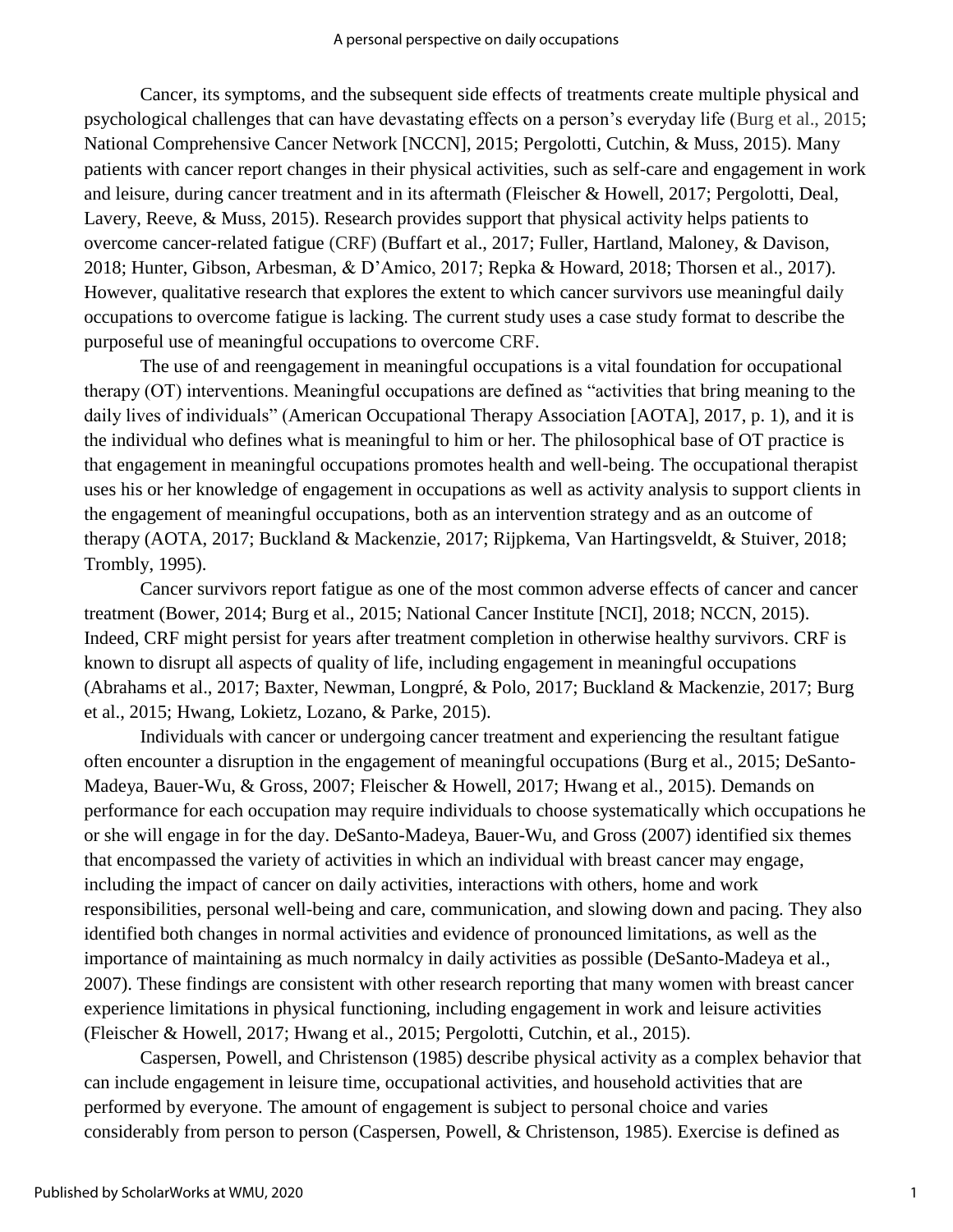physical activity that is planned, structured, repetitive, and with an end result of improvement or maintenance of one's physical fitness (Caspersen et al., 1985). There is a growing body of literature that shows that physical activity, specifically tailored exercise programs, help alleviate CRF (Maltser, Cristian, Silver, Morris, & Stout, 2017; Thorsen et al., 2017). Evidence suggests moderate-intensity exercise for this population, and survivors interviewed after chemotherapy indicated preference to performing low to moderate intensity programs (Maltser et al., 2017; Thorsen et al., 2017). In addition, prescribed home programs can improve CRF over time (McMillan & Newhouse, 2011; Wirtz & Baumann, 2018); yet, the energy levels of cancer survivors affect their participation levels before the benefits of exercise are manifested (Polo & Smith, 2017).

As stated, physical activity is often defined as exercise, yet also includes engagement in leisure time, occupational activities, and household activities (De Vreede, Samson, Van Meeteren, Duursma, & Verhaar, 2005; Lacourt et al., 2018; Smith, Ng, & Popkin, 2014). The measurement for physical activity is energy expenditure, which is commonly measured using Metabolic Equivalent of Task, known as MET level. MET level is the estimated amount of energy used during physical activity, with 1 MET the equivalent of the amount of energy used at rest. MET levels are used to guide recovery of and reengagement in physical activities, including activities of daily living during cardiac rehabilitation, ensuring a safe and gradual increase in energy expenditure (Ainsworth et al., 2011; Lacourt, et al., 2018; Rijpkema et al., 2018; Smith et al., 2014). In the literature, physical activity and exercise are synonymous. Walking at a moderate pace and yoga are considered a moderate MET of about three. Yet, a moderate MET level (3-4) also includes daily activities, such as showering while standing up, standing up to do the dishes, making beds, doing the laundry, light gardening, and standing up to complete crafts, such as cutting fabric or painting (Ainsworth et al., 2011; NCI, 2018).

Using MET guidelines, and following guidelines developed in the literature, engagement or reengagement in physical activities can be used to address CRF (De Vreede et al, 2005; Rijpkema et al., 2018; Smith et al., 2014). Smith, Ng, and Popkin (2014) found that patterns of activities associated with housework, caregiving, and leisure were effectively used for increasing overall physical activity levels in sedentary adults, thereby meeting the physical activity recommendations. As a consequence, understanding the MET levels for activities of daily living, leisure occupations, and household tasks could guide the occupational therapist in facilitating participation in meaningful occupations that could systematically address CRF and other impairments that affect engagement in daily routines. There is a paucity of literature exploring the use of meaningful occupations to meet physical activity recommendations for cancer survivors. The purpose of this case study was to collect perceptions on engagement in daily occupations as a replacement for recommended rote physical exercise to combat CRF.

#### **Method**

A case study approach was used to develop an in-depth description and analysis based on one individual's experience with breast cancer and associated treatments (Creswell, 2013). A semistructured interview was conducted in addition to the review of documents that provide additional trustworthiness to the data regarding daily engagement in meaningful occupations. Consultation with three university's institutional review boards determined that IRB review and approval was not required for a case study approach.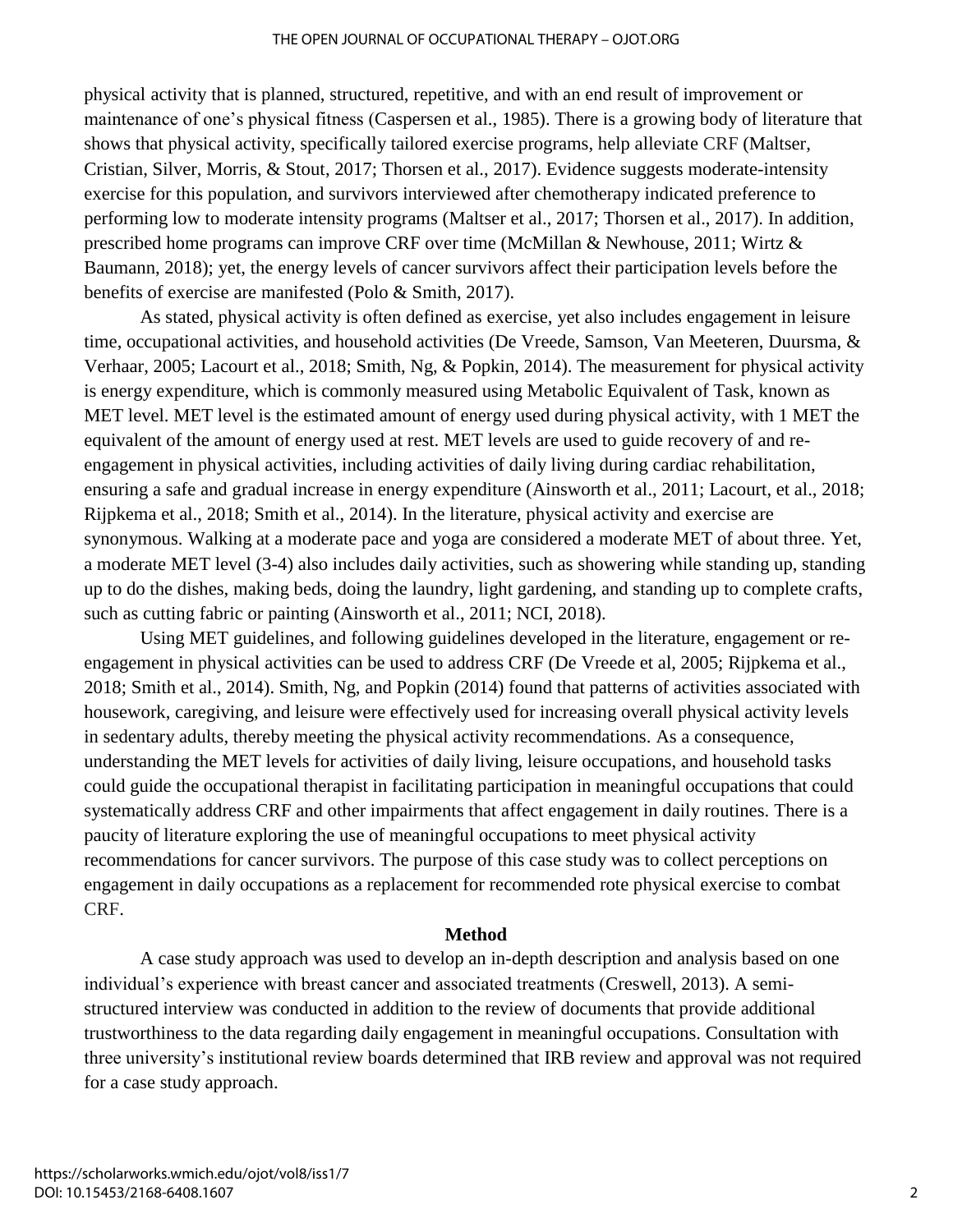## **Participant**

The participant for this case study was a 60-year-old female who, at the time of the interview, was a 1-year breast cancer survivor. She was diagnosed with stage 2B, Tumor 2 (T2 Nodes 1 (N1), Metastases 0 (M0) breast cancer in October 2016. In other words, her tumor was 2.5 cm in size and had some lymph node involvement but had not yet metastasized to other organs. She completed multiple rounds of chemotherapy with four rounds of doxorubicin and cyclophosphamide combined, followed by 12 rounds of tamoxifen. In June 2017, she underwent a lumpectomy with sentinel axillary node dissection, followed by 6 weeks of daily radiation to the right breast and axillary area. The participant is an occupational therapist who is employed as a university faculty member. In addition to her position at the university, she participates in a myriad of indoor and outdoor occupations, including fiber arts, gardening, and assisting her husband in ranch work.

## **Procedures**

The semi-structured interview was conducted using GoToMeeting, which is a virtual platform for video conferencing (see Table 1). The semi-structured interview questions were designed to explore the participant's survivorship journey. During the interview, additional questions were asked based on the participant's response that reflected her knowledge of OT. The interview was recorded and field notes were taken during the interview. The audio recording was then transcribed verbatim. The data were analyzed through description of the case, as well as development of categories and themes (Creswell, 2013). The process of analysis included categorical aggregation to seek a collection of instances from the data and to explore any issue-relevant meanings. In addition, patterns were established to explore correspondence between two or more categories (Creswell, 2013). Naturalistic generalization was conducted through the data analysis to detect any generalizable information that people could learn from the case study. In naturalistic generalization, a process of reflection on the details and description occurs guiding the reader to deeper insight. Lastly, a detailed view about the facts of the case was used. During analysis, categories and themes were developed and compared to present a detailed description of the case study (Creswell, 2013). A peer review process resulted in agreement of categories and themes by the two researchers. Member checking was completed with the participant reviewing the categories and themes to ensure accuracy of data interpretation. This triangulation process of peer review and member checking was used to increase rigor and trustworthiness of the results.

### **Table 1**

#### *List of Semi-Structured Interview Questions*

- 1. What was a "typical" day like for you prior to treatment?
	- a. During treatment?
	- b. Post treatment?
- 2. What specific activities/occupations did you engage in during your course of treatment?
- 3. What specific activities/occupations did you engage in before treatment?
- 4. What specific activities/occupations do you engage in now?
- 5. How do you determine which activities/occupations you will engage on a daily basis?
- 6. Were there any factors that limited your occupational engagement? If so, how did they limit your engagement?
	- a. Did you have any formal restrictions imposed on you by the health care team during your treatment for cancer?
	- b. How did you prioritize what you would engage in for the day?
	- c. Have these factors changed over time? And if so, how?
- 7. Were you offered OT during or post treatment? Do you think that would have been beneficial? Why? If you would have been offered that, what types of services do you feel OT could have provided to you?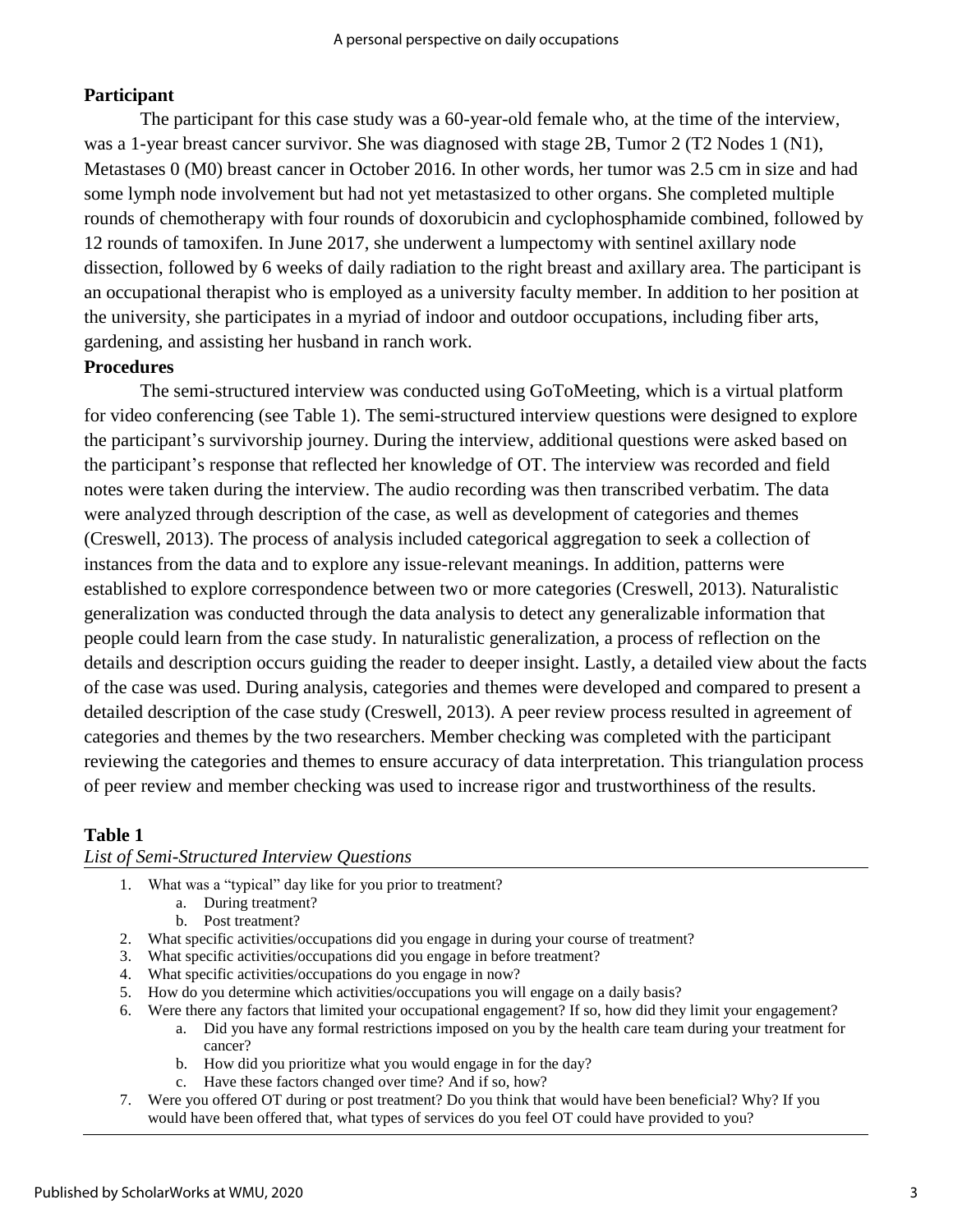- 8. How do you think your formal preparation as an occupational therapist prepared you for this process (helped you during your survivorship), if at all?
- 9. How was your energy level during treatment?
	- a. How is your energy level now?
- 10. Did you keep track of your occupational performance during the time of treatment? How did you keep track?
- 11. Do you keep track of your occupational performance post treatment? How did you keep track?
	- a. Are there any changes from prior to diagnosis (changes in what you did, or how long you could tolerate)?
- 12. Did you require any adaptations for successful occupational engagement during treatment?
- 13. Did you continue paid employment during treatment? If so, were you able to maintain full-time employment? Were there any barriers to employment? If so, what were some strategies you used?
- 14. Did you continue to engage in social activities? Did you notice a change? If so, what were they? What strategies did you use to promote/continue engagement?
- 15. What advice, if any, would you provide to other individuals who may be going through treatment for cancer?
- 16. What advice would you provide to occupational therapists who may be working with individuals that have cancer that are currently receiving treatment?
	- a. Would the advice differ for those who are status post treatment?
	- b. What advice, if any, would you provide to health care workers in general?
- 17. Is there anything not covered in the questions today that you would like to add?

#### **Results**

Following data analysis, one overarching theme, a journey of the return to normalcy, was identified with three subthemes of (a) prioritization of meaningful activities, (b) modifications to activities or routines, and (c) a lack of referral for immediate needs.

## **Overarching Theme: A Journey of the Return to Normalcy**

During the interview, the participant identified the salient overarching theme of the return to normalcy throughout the cancer survivorship journey. The theme of a journey of the return to normalcy was chosen because it reflects the words and ideas that the participant used in the interview. She described this survivorship journey and her return to normalcy as a roller coaster, stating:

But it was a roller coaster. It was an up and it was down. You would sort of start evening off and then you'd get whammed with the next round of chemo. And those chemos were every 3 weeks and then weekly. So, by the time I kinda got back up to normal it was time for another chemo.

She also stated, "So, you'd feel bad on a Saturday and Sunday and then you know you'd start to climb back up and you never quite got back up to normal."

A pattern found in the data was that of a downward trajectory of occupational performance during times of active cancer treatment, particularly during her chemotherapy treatments. When describing the meaningful activity of gardening, she elaborated on this downward trajectory during treatment and her return to normalcy during her survivorship journey:

I'm almost back to normal. I can go out; I've been to the garden for about two hours now, it took me a couple of months to get to that point. I'd go out for about half an hour and that's all I could tolerate and I'm back up to about two hours which is what I would do before.

When analyzing the data further with these downward trajectories of occupational performance, three subthemes emerged.

**Subtheme 1: Prioritization of meaningful activities.** The first subtheme in a journey of the return to normalcy theme was prioritization of meaningful activities. The participant described the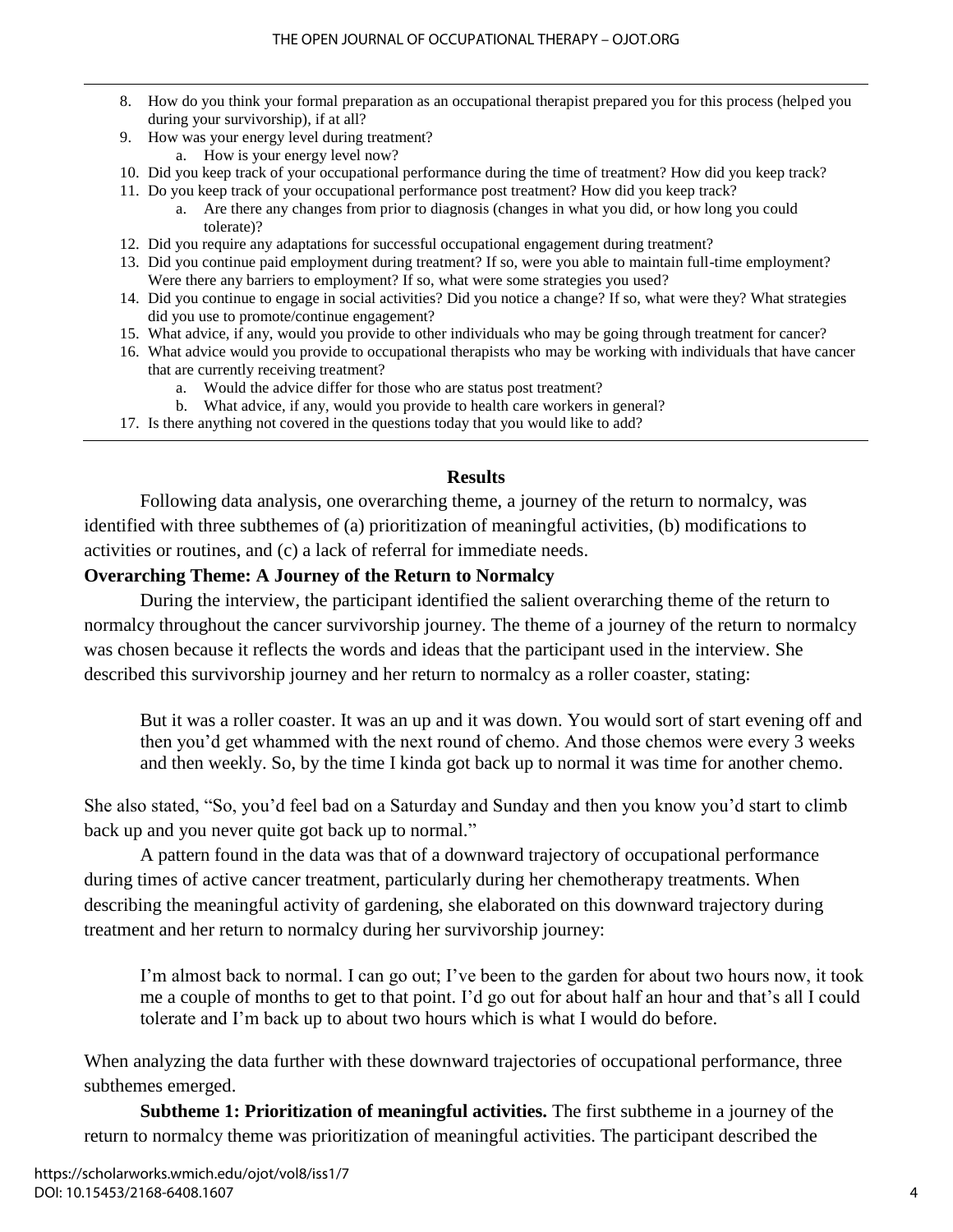importance of prioritizing her meaningful activities for continued engagement over other activities, such as exercise:

Cause I knew that if I exercised I wouldn't have energy to do anything else. And it was more important for me to, to try to keep the house partly clean and to make sure that we had clean laundry and, you know, and I do like to get outside and enjoy the sunshine and the breezes and stuff but I'm not going to go out and run for half an hour just for that sake. I want to do things that in the end have a meaning for me.

In addition, in this subtheme the participant described prioritizing her meaningful activities for three different reasons: (a) to balance activities that she needed and wanted to do, (b) to counterbalance the side effects of her cancer treatment, and (c) to meet certain MET levels.

The participant described prioritizing her meaningful activities by balancing what she needed and what she wanted to do in a day:

Or family members that I had to take care of, I would choose to take care of them at the cost of something else that maybe I wanted to do. You know, cooking a meal for family rather than sewing or getting into work rather than going out to lunch with friends. You know, just certain things you prioritize knowing that it was going to take your energy and that you would have to rest afterwards. Sort of that balance of what you need to do with what you want to do.

When receiving chemotherapy, the participant described prioritizing meaningful activities to counterbalance the side effects:

I knew that I wanted to keep my hands active because . . . and I don't know that there's any research to support this, but I was hoping that by keeping my hands active it would stave off some of the neuropathy. And so, I knit and I do needlework, quilting, needlepoint and other kinds of things. Knitting required my hands to be up and active and it required some thinking because there was a lot of manipulation of the yarn and the needles. And so, there were days when I could do that very well when I couldn't stand or sit at the sewing machine. So, I would sit and try to knit. So between those three issues I kept going back and forth between these three art forms, if you will, to try to counteract the cognition, the neuropathy, and the fatigue. The participant also described prioritizing meaningful activities given their MET levels: So, part of my training as an OT was in cardiac rehab and I was aware of the MET levels, which is a way of grading activity, for the amount of exertion and the amount of energy expenditure. So, you know, going back to the example that I used of a shower. I knew that a shower takes three to four MET levels depending upon whether you're standing or . . . how much you move around and whether you wash your hair or not. And of course, at that point (smiles and laughs) I didn't have any hair to wash. But still I would choose to do that instead of walking around the block. That was my choice of physical activity.

**Subtheme 2: Modifications to activities or routines.** While referring to prioritizing meaningful activities in her day, the participant described modifications to activities or routines that she would mindfully perform or problem-solve for better engagement. One such example describes modifications she performed during her chosen leisure activities: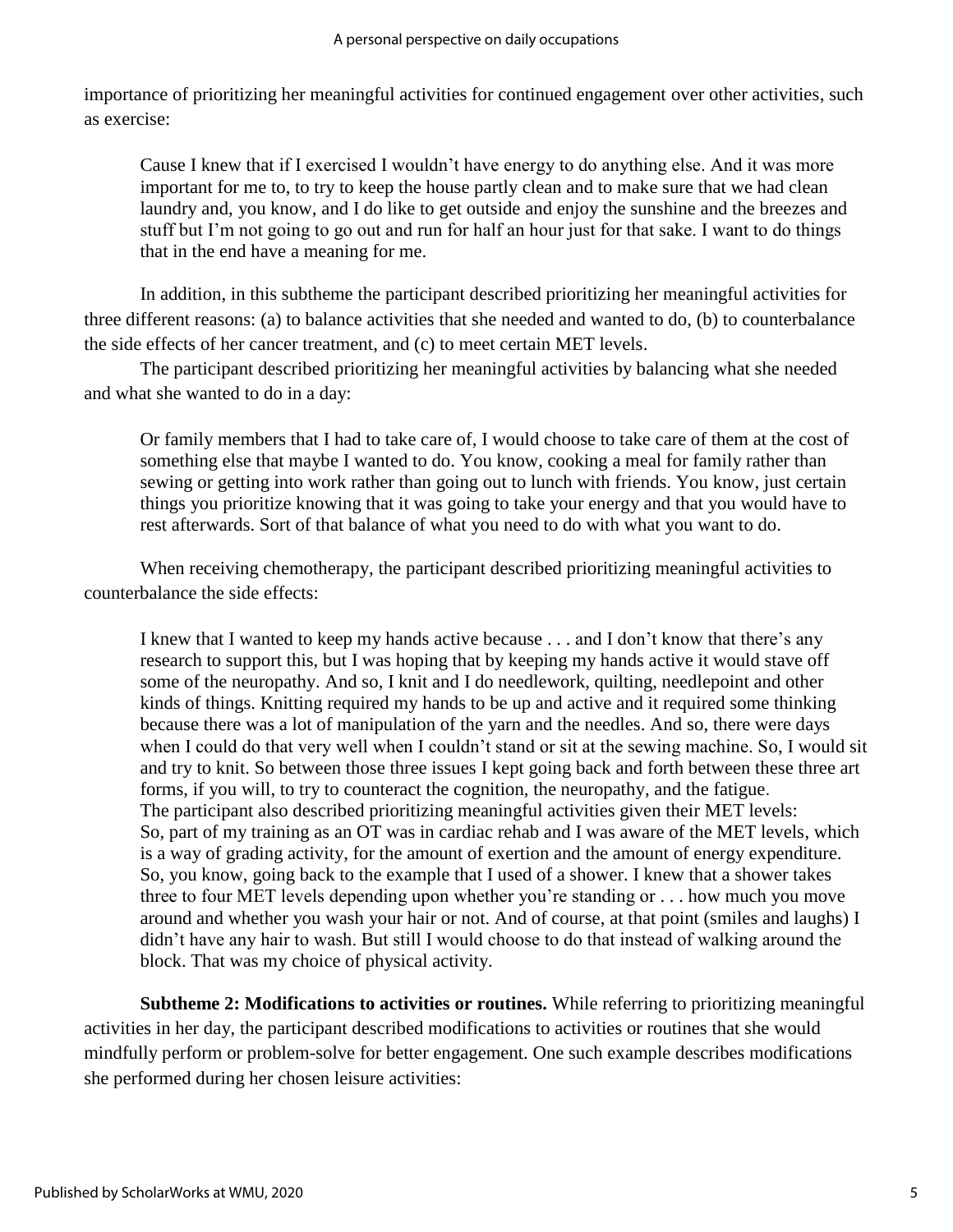So, the quilting needle is tiny and when my neuropathy was really bad I couldn't hold the needle and do an effective stitch. That's why I went to the larger needle for needlepoint and there were some days I couldn't hold that and I would go to the knitting needles that were quite a bit larger. I did find some gardening gloves that have like a silicone padding on them or covering on them, which means I didn't need as strong of a grip to pull the weeds out and to dig in the garden. I have a couple of raised beds and normally I would stand up and work them in standing and sometimes I would just sit on the side and kind of dig in while I was sitting down.

The participant also shared that modifications and energy conservation strategies were used to continue engagement in her daily routine. She stated:

If I was low level [energy], but not really down, then I knew that if I went I would find the energy to engage but I would keep it shorter than I normally would. I think time was a big modification.

In providing further explanation and details related to modifications in time, the participant talked about her engagement in quilting and sewing and related shorter times with more frequent rest breaks.

The participant also shared strategies of delegating tasks to others. She specifically spoke of driving. She explained that using energy to drive would not allow her to participate in the activity, such as church or quilt groups, when she arrived. She stated: "Sometimes I would have someone else drive me, or have someone pick me up. My husband was real good about dropping me off or picking me up later on."

In addition, she used modifications in her work activities, including scheduling of priorities and elimination of tasks, to continue work engagement. She indicated that work was a meaningful activity and it was important to engage in work activities to overcome fatigue. She stated:

I continued full time, but I had to back off [from] some of the things that I was involved with. So, for instance, we typically would have faculty meetings on Thursdays, and Thursday was the day I was getting chemo, so I worked it out with my supervisor that we'd keep me on full time and I'd do as much work from home as I could. So, I wasn't required to go into the office as often as I had been. I stepped off a major committee that I was on; I was the chair of Institutional Review Board, I stepped away from that. I was teaching one class on-line and one class face-toface. So, I would go in the afternoon of the day before, I would teach my class, and I would be there in the afternoon to do student advising and other kinds of things that are required and I would go home Wednesday night, be ready for chemo on Thursday. Everything else I would do by phone or computer. I would join in the meetings that I could by phone.

**Subtheme 3: Lack of referral for immediate needs.** The final subtheme that was found during her survivorship journey and the return to normalcy was a lack of referral for immediate needs. The participant described that often she did not receive advice, education, or referral to appropriate professionals for changes that affected her engagement in daily activities. This lack of referral for immediate needs continued during her downward trajectories as she tried to return to some normalcy during her active cancer treatments. She elaborated: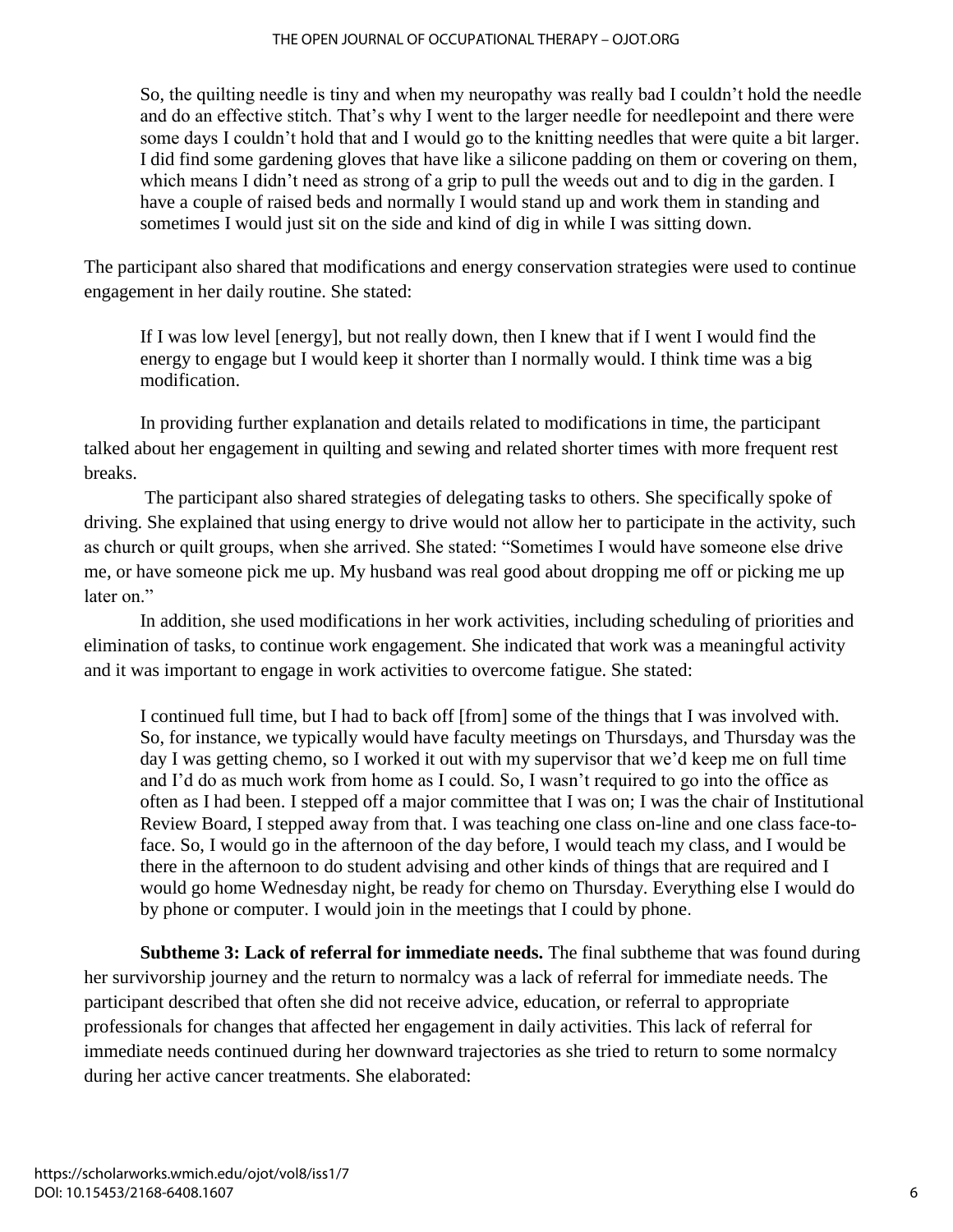When I had the surgery for the tumor, again, no information about, you know, they just said keep it clean and dry. There was no helpful advice on range of motion, activity limitations, nothing about wearing a bra, how to support yourself. Because the incision would pull on my skin and that would cause problems.

With this lack of referral for immediate needs, the participant gave credit to her OT knowledge and training in addressing these needs without a professional referral:

Well, I think my training as an occupational therapist and my ability to do an activity analysis certainly helped in making decisions . . . but definitely my OT training made a big difference in how I dealt with some of (my) immediate needs.

Although she possessed OT knowledge to assist with some of her immediate needs, sometimes this was not enough, and she had to stop meaningful tasks because of the effects of her cancer treatment causing issues with multitasking:

I'm involved with a sewing group at my church and they meet once a month and there were a couple of times when I would go to the meeting and we would be sewing, dialoging, planning, and interacting, and there were two or three times when I would say, "I can't do this" and would just leave. I can flip flop between all of that, but the fatigue or the concentration, I'm not sure which was the real problem with trying to work with that group or participate in that group. So that was quite shocking in a way to me that I couldn't deal with it because I can usually deal with that stuff pretty easily.

In summary, through an in-depth description and analysis of the participant's responses to the interview questions, major subthemes of prioritization of meaningful activities, modifications to activities or routines, and a lack of referral for immediate needs were identified. The participant's responses support an overarching theme of the return to normalcy during and after cancer treatments.

#### **Discussion**

This case study was designed to identify and describe how a cancer survivor used meaningful occupations that are physically demanding to increase or maintain various levels of participation during active chemotherapy and subsequent CRF. In the current literature, physical activity and/or exercise is described in detail. However, the results of this case study drew on the idea of prioritizing meaningful occupations that equate to MET levels 3-4, which is similar to current recommended physical activity engagement (Ainsworth et al., 2011; Lacourt, et al., 2018; Rijpkema, et al., 2018; Smith, et al., 2014). This innovative idea has not yet been defined and could be described as engagement in meaningful and physically engaging occupations. The case study provides insight into the occupations in which one cancer survivor chose to engage and highlights reasons for those choices, including meaningfulness and necessity. Prioritization of occupational engagement and modifications to tasks, routines, and processes were identified as key components in obtaining a return to normalcy. In addition, the participant identified a lack of referral to helpful resources, such as OT, as a potential impediment to the return to normalcy.

As demonstrated by this case study, the participant used her OT knowledge to promote participation through energy conservation techniques, modifications and adaptive techniques, and needbased strategies. The lack of referrals or information during cancer treatment required that the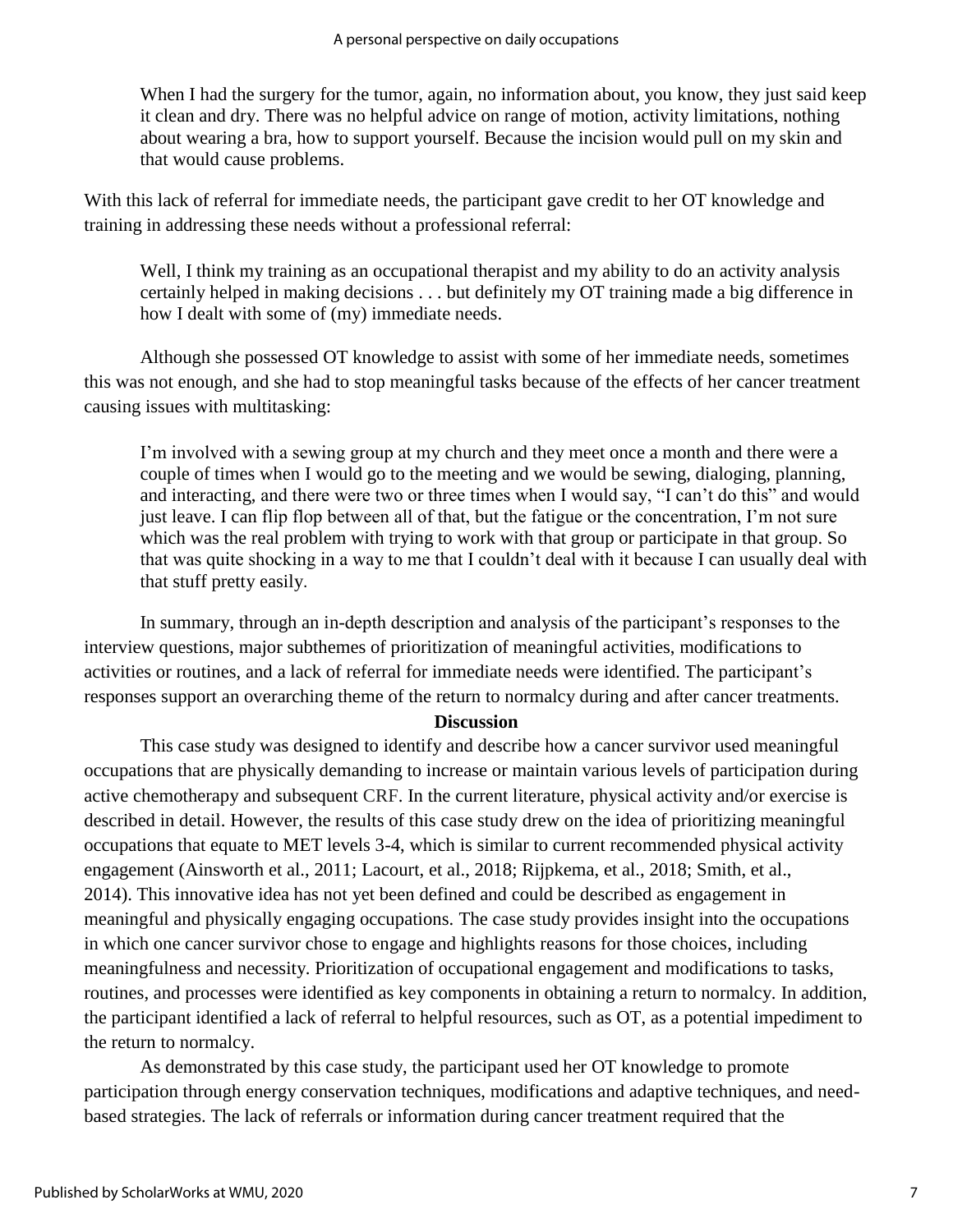participant establish her own way of completing daily physical activities, sometimes through trial and error. The participant used her OT training to determine the energy levels required to complete daily tasks, which led to the prioritization of meaningful and physically engaging occupations that could be completed in a day or a period of time. These results raise additional questions about the type of care being provided to individuals who are cancer survivors. Given the variety of training each health care provider has regarding oncology care, this study could be used to promote more comprehensive care to include the expertise of the occupational therapist across the cancer care continuum.

This case study approach was designed to address the specific findings as related to one individual; therefore, it is not generalizable. In addition, given the nature of case study research and the unique aspects of the participant being studied, this study cannot be replicated and is only applicable to the individual represented in the case study (Creswell, 2013). Additional research across cancer types exploring similarities and differences regarding engagement in physical occupations could be beneficial. Studies exploring dosing of MET level equivalent daily activities to develop guidelines for physical activity recommendations are warranted.

These results support the literature that indicates a need for and a lack of referral to OT for persons experiencing cancer and cancer treatments (Buckland & Mackenzie, 2017; Pergolotti, Cutchin, Weinberger, & Meyer, 2014; Pergolotti, Deal, et al., 2015; Stein Duker & Sleight, 2019). Yet, comprehensive care programs for cancer survivors across the cancer care continuum should include the expertise of the occupational therapist (Baxter et al., 2017; Pergolotti, Williams, Campbell, Munoz, & Muss, 2016). Occupational therapists can use knowledge of MET levels to guide reengagement in basic and instrumental activities of daily living. Knowledge and application of MET levels can contribute to ensuring a safe and gradual increase in energy expenditure (De Vreede et al., 2005; Lacourt et al., 2018; Rijpkema et al., 2018; Smith et al., 2014). Further, activity analysis and occupational profiles of engagement in leisure, personal care, and work occupations with equitable MET levels recommended for physical activity is warranted if person-centered care for cancer survivors is to occur. Of further note, expanding OT services for cancer survivors would necessarily require an increase in education for such. Educational and conference programs, as well as textbooks and literature related to OT in oncology care, are needed to advance practice in this area.

#### **Conclusion**

The results of this study provide evidence for the unique role that occupational therapists have in providing care to cancer survivors. Because of the limited research regarding the role of OT in oncology, this study was instrumental in providing the perspective of one individual receiving care across the cancer care continuum.

Overall, through personal knowledge in OT practice, personal choice, and the need to return to normalcy, the participant engaged in the occupations that she determined most meaningful. Since engagement in meaningful occupations is a core concept for OT practice, it seems that occupational therapists can be a vital component to the interprofessional health care team in an oncology setting.

#### *Sheila M. Longpré, PhD, MOT, OTR/L; Gannon University, Ruskin*

*Katie M. Polo, DHS, OTR, CLT-LANA; University of Indianapolis, School of Occupational Therapy Mary Frances Baxter, PhD, OT, FAOTA; Texas Woman's University, School of Occupational Therapy, Institute for Health Sciences- Houston*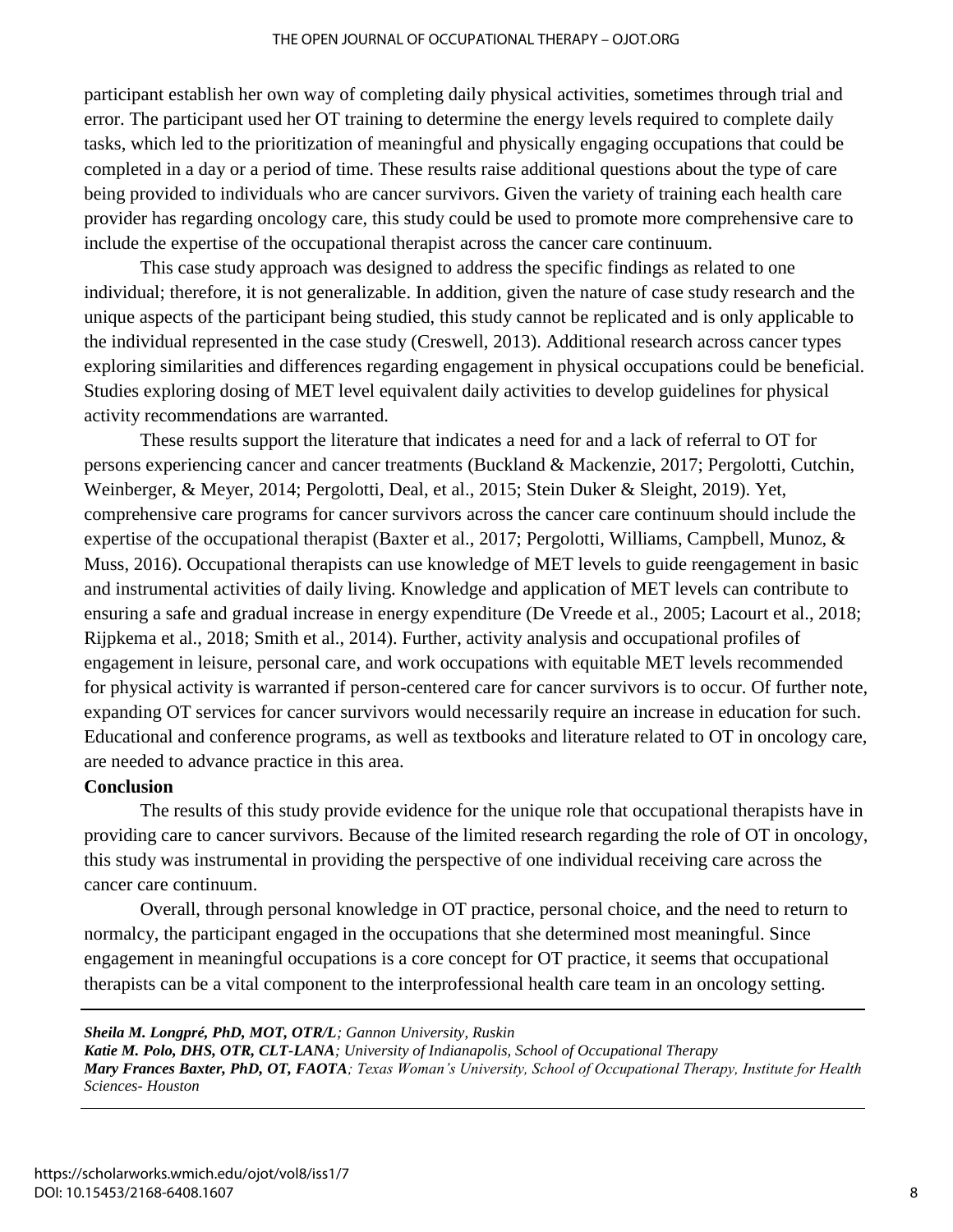#### **References**

- Abrahams, H. J. G., Smits, L., de Lugt, M., de Roos, W. K., Kamm, Y., Heins, M. J., . . . Knoop, H. (2017). Severe fatigue after treatment of ductal carcinoma in situ: A comparison with agematched breast cancer survivors and healthy controls. *The Breast*, *31*, 76-81. <https://doi.org/10.1016/j.breast.2016.10.020>
- Ainsworth, B. E., Haskell, W. L., Herrmann, S. D., Meckes, N., Bassett, D. R., Tudor-Locke, C., . . . Leon, A. S. (2011). 2011 compendium of physical activities. *Medicine & Science in Sports & Exercise*, *43*(8), 1575-1581. <https://doi.org/10.1249/mss.0b013e31821ece12>
- American Occupational Therapy Association. (2017). Philosophical base of occupational therapy. *American Journal of Occupational Therapy*, *71*(Suppl. 2), 7112410045[.](https://doi.org/10.5014/ajot.2017.716S06) <https://doi.org/10.5014/ajot.2016.716s06>
- Baxter, M. F., Newman, R., Longpré, S. M., & Polo, K. M. (2017). Occupational therapy's role in cancer survivorship as a chronic condition. *American Journal of Occupational Therapy*, *71*(3), 7103090010P1-7103090010P7. <https://doi.org/10.5014/ajot.2017.713001>
- Bower, J. E. (2014). Cancer-related fatigue Mechanisms, risk factors, and treatments. *Nature Reviews Clinical Oncology*, *11*(10), 597-609. <http://doi.org/10.1038/nrclinonc.2014.127>
- Buckland, N., & Mackenzie, L. (2017). Exploring the role of occupational therapy in caring for cancer survivors in Australia: A cross sectional study. *Australian Occupational Therapy Journal*, *64*(5), 358-368. [https://doi.org/10.1111/1440-](https://doi.org/10.1111/1440-1630.12386) [1630.12386](https://doi.org/10.1111/1440-1630.12386)
- Buffart, L. M., Kalter, J., Sweegers, M. G., Courneya, K. S., Newton, R. U., Aaronson, N. K., . . . Brug, J. (2017). Effects and moderators of exercise on quality of life and physical function in patients with cancer: An individual patient data metaanalysis of 34 RCTs. *Cancer Treatment Review*, *52*, 91-104.

<https://doi.org/10.1016/j.ctrv.2016.11.010>

- Burg, M. A., Adorno, G., Lopez, E. D. S., Loerzel, V., Stein, K., Wallace, C., & Sharma, D. K. (2015). Current unmet needs of cancer survivors: Analysis of open‐ended responses to the American Cancer Society Study of Cancer Survivors II. *Cancer*, *121*(4), 623-630. <https://doi.org/10.1002/cncr.28951>
- Caspersen, C. J., Powell, K. E., & Christenson, G. M. (1985). Physical activity, exercise, and physical fitness: Definitions and distinctions for healthrelated research. *Public Health Reports*, *100*(2), 126-131.<https://doi.org/10.1002/cncr.28951>
- Creswell, J. W. (2013). *Qualitative inquiry and research design: Choosing among five approaches*. Thousand Oaks, CA: SAGE Publications, Inc.
- DeSanto-Madeya, S., Bauer-Wu, S., & Gross, A. (2007). Activities of daily living in women with advanced breast cancer. *Oncology Nursing Forum*, *34*(4), 841-846. <https://doi.org/10.1188/07.onf.841-846>
- De Vreed, P. L., Samson, M. M., Van Meeteren, N. L., Duursma, S. A., & Verhaar, H. J. J. (2005). Functional-task exercise versus resistance strength exercise to improve daily functions in older women: A randomized, controlled trial. *Journal of the American Geriatrics Society*, *53*(1), 2-10. [https://doi.org/10.1111/j.1532-](https://doi.org/10.1111/j.1532-5415.2005.53003.x) [5415.2005.53003.x](https://doi.org/10.1111/j.1532-5415.2005.53003.x)
- Fleischer, A., & Howell, D. (2017). The experience of breast cancer survivors' participation in important activities during and after treatments. *British Journal of Occupational Therapy*, *80*(8), 470-478.

<https://doi.org/10.1177/0308022617700652>

- Fuller, J. T., Hartland, M. C., Maloney, L. T., & Davison, K. (2018). Therapeutic effects of aerobic and resistance exercises for cancer survivors: A systematic review of meta-analyses of clinical trials. *British Journal of Sports Medicine*, *52*(20), 1311[. https://doi.org/10.1136/bjsports-](https://doi.org/10.1136/bjsports-2017-098285)[2017-098285](https://doi.org/10.1136/bjsports-2017-098285)
- Hunter, E. G., Gibson, R. W., Arbesman, M., & D'Amico, M. (2017). Systematic review of occupational therapy and adult cancer rehabilitation: Part 1. Impact of physical activity and symptom management interventions. *American Journal of Occupational Therapy*, *71*(2), 7102100030p1-p11. <https://doi.org/10.5014/ajot.2017.023564>
- Hwang, E. J., Lokietz, N. C., Lozano, R. L., & Parke, M. A. (2015). Functional deficits and quality of life among cancer survivors: Implications for occupational therapy in cancer survivorship care. *American Journal of Occupational Therapy*, *69*(6), 6906290010p1-p9. <https://doi.org/10.5014/ajot.2015.015974>
- Lacourt, T. E., Vichaya, E. G., Escalante, C., Manzullo, E. F., Gunn, B., Hess, K. R., . . . Dantzer, R. (2018). An effort expenditure perspective on cancer-related fatigue. *Psychoneuroendocrinology*, *96*, 109-117. <https://doi.org/10.1016/j.psyneuen.2018.06.009>
- Maltser, S., Cristian, A., Silver, J. K., Morris, G. S., & Stout, N. L. (2017). A focused review of safety considerations in cancer rehabilitation. *Physical Medicine & Rehabilitation*, *9*, S415-S428. <https://doi.org/10.1016/j.pmrj.2017.08.403>
- McMillan, E. M., & Newhouse, I. J. (2011). Exercise is an effective treatment modality for reducing cancer-related fatigue and improving physical capacity in cancer patients and survivors: A meta-analysis. *Applied Physiology, Nutrition, and Metabolism*, *36*(6), 892-903. <https://doi.org/10.1139/h11-082>